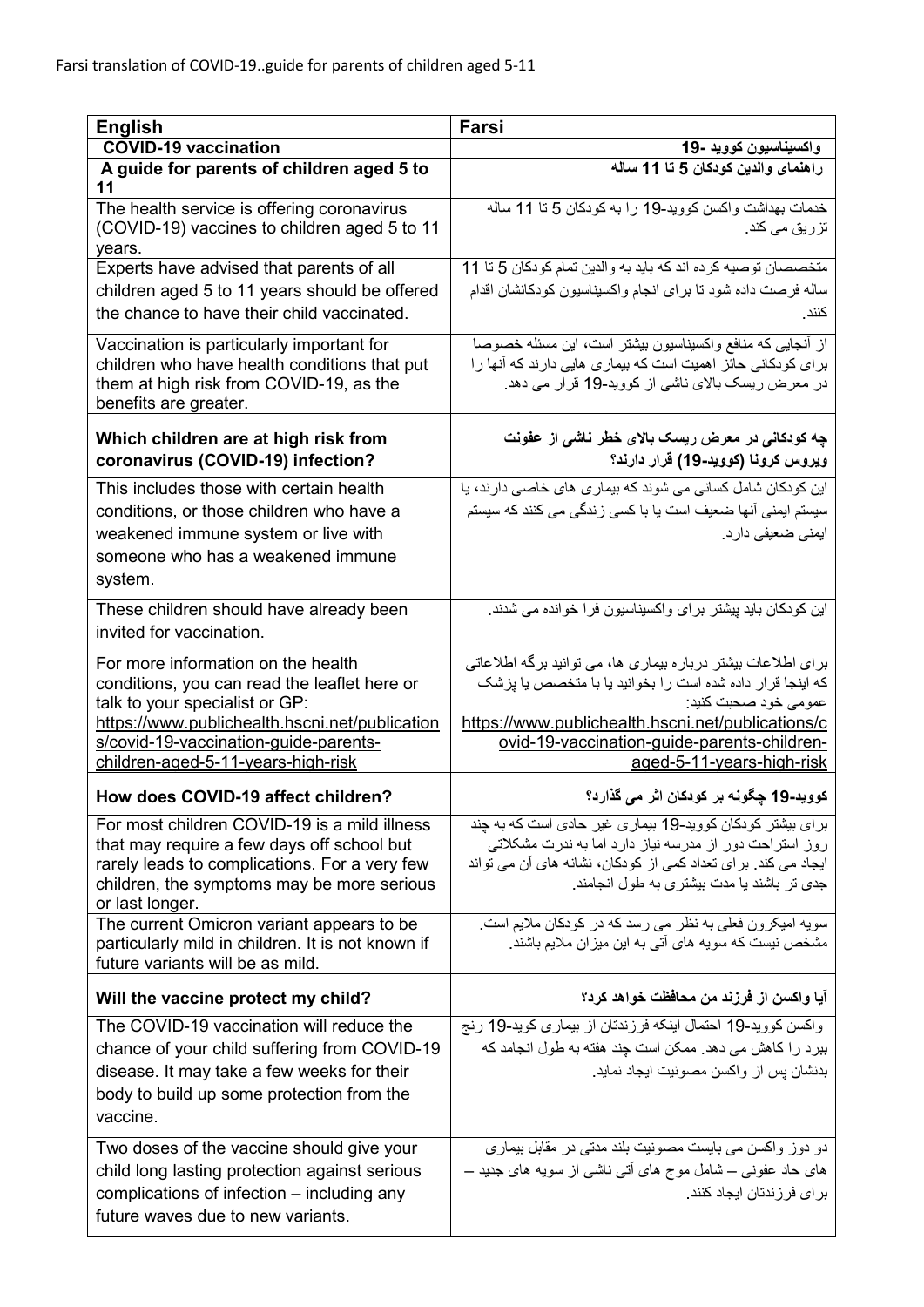| Your child should also have some protection<br>from the mild symptoms. The protection             | فرزندتان باید در برابر نشانه های ملایم نیز مصونیت داشته باشد.<br>مصونیت در برابر امیکرون باید برای چندین هفته دوام داشته باشد. |
|---------------------------------------------------------------------------------------------------|--------------------------------------------------------------------------------------------------------------------------------|
| against Omicron should last for several                                                           |                                                                                                                                |
| weeks.                                                                                            |                                                                                                                                |
| Like all medicines, no vaccine is completely                                                      | مانند تمامی دارو ها، هیچ واکسنی کاملا ناثیر گذار نیست – بعضی                                                                   |
| effective - some children may still get                                                           | كودكان ممكن است علير غم دريافت واكسن به كوويد-19 مبتلا                                                                         |
| COVID-19 despite having a vaccination, but<br>this should be less severe.                         | شوند، ولي شدت اين بيماري كمتر خواهد بود.                                                                                       |
|                                                                                                   |                                                                                                                                |
| Further information is available on symptoms<br>on www.nidirect.gov.uk/coronavirus                | اطلاعات بیشتر در باره نشانهها در<br>www.nidirect.gov.uk/coronavirusدر دسترس است                                                |
| <b>About the vaccine</b>                                                                          | در مورد واکسن                                                                                                                  |
| Children aged 5-11 will be offered the Pfizer                                                     | به كودكان 5-11 ساله واكسن كوويد-19 فايزر (Pfizer) تزريق                                                                        |
| COVID-19 vaccine. Each children's dose is a                                                       | خواهد شد. دوز هر کودک یک سوم میزان واکسنی است که به                                                                            |
| third of the amount of vaccine that is given to<br>older children and adults. Children at greater | نوجوانان و بزرگسالان تزریق می شود. کودکانی که در صورت<br>ابتلا به کووید-19 در معرض ریسک بالاتر ابتلا به بیماری حاد             |
| risk of serious illness if they catch COVID-19                                                    | هستند، به 2 دوز واکسن با فاصله 8 هفته از یکدیگر نیاز دارند. به                                                                 |
| will need 2 doses of vaccine, 8 weeks apart.                                                      | همه کودکان دیگر 2 دوز واکسن با فاصله 12 هفته تزریق خواهد                                                                       |
| All other children will be offered 2 doses of                                                     | شد.                                                                                                                            |
| vaccine 12 weeks apart.                                                                           |                                                                                                                                |
| The vaccine has been tested to make sure it                                                       | واکسن مورد أزمایش قرار گرفته است نا اطمینان حاصل شود که نا                                                                     |
| is as safe as possible. You can read the                                                          | حد امکان بی خطر است. شما می توانید برگه اطلاعات فایزر                                                                          |
| Pfizer leaflet here: https://coronavirus-<br>yellowcard.mhra.gov.uk/productinformation            | (Pfizer) را اينجا مطالعه كنيد: -https://coronavirus<br>yellowcard.mhra.gov.uk/productinformation                               |
|                                                                                                   |                                                                                                                                |
|                                                                                                   |                                                                                                                                |
| <b>Common side effects</b>                                                                        | عوارض جانب <i>ی</i> شایع                                                                                                       |
| Like all medicines, vaccines can cause side                                                       | مانند تمامی داروها، واکسن ها می توانند عوارض جانبی داشته                                                                       |
| effects. Most of these are mild and short-term                                                    | باشند. بیشتر این عوارض خفیف و کوتاممدت هستند و برخی افراد                                                                      |
| and not everyone gets them. The very<br>common side effects should only last a day or             | اصلاً به أنها دچار نميشوند. عوارض جانبي بسيار شايع معمولاً<br>فقط یک یا دو روز به طول می انجامند. عوارض جانبی دوز دوم          |
| two. The Pfizer vaccine tends to cause more                                                       | واكسن فايزر معمولاً از عوارض دوز اول بيشتر است.                                                                                |
| side effects after the second dose than the<br>first dose.                                        |                                                                                                                                |
| Very common side effects include:                                                                 | عوارض جانبی متداول شامل موارد زیر می شوند:                                                                                     |
| having a painful, heavy feeling and                                                               | احساس درد، سنگینی و ناراحتی در بازویی که واکسن به                                                                              |
| tenderness in the arm where you had                                                               | آن نزریق شده است. این عوارض در بازه 1 تا 2 روز                                                                                 |
| your injection. This tends to be worst<br>around 1 to 2 days after the                            | پس از واکسیناسیون به اوج مهرسد                                                                                                 |
| vaccination                                                                                       |                                                                                                                                |
| feeling tired<br>$\bullet$                                                                        | • احساس خستگی                                                                                                                  |
| headache<br>$\bullet$                                                                             | • سردرد                                                                                                                        |
| general aches, or mild flu like<br>$\bullet$<br>symptoms                                          | در دهای عمومی، یا نشانههای خفیف شبیه آنفولانز ا                                                                                |
|                                                                                                   |                                                                                                                                |
| Your child should rest and, if they are at                                                        | فرزندتان باید استراحت کند و ، اگر به مدرسه می رود، ممکن است                                                                    |
| school, they may need to take a day or two<br>off.                                                | نیاز باشد یک یا دو روز در مدرسه حاضر نشود.                                                                                     |
| You can give them paracetamol (follow the                                                         | می توانید به آنها پاراستامول بدهید (میزان مصرف کودکان که                                                                       |
| children's dose advice on the packaging) to<br>help make them feel better. You can find           | روی بسته درج شده است را رعایت کنید) تا به بهبود حال آنها<br>کمک کند. اطلاعات بیشتر درباره بار استامول برای کودکان را می        |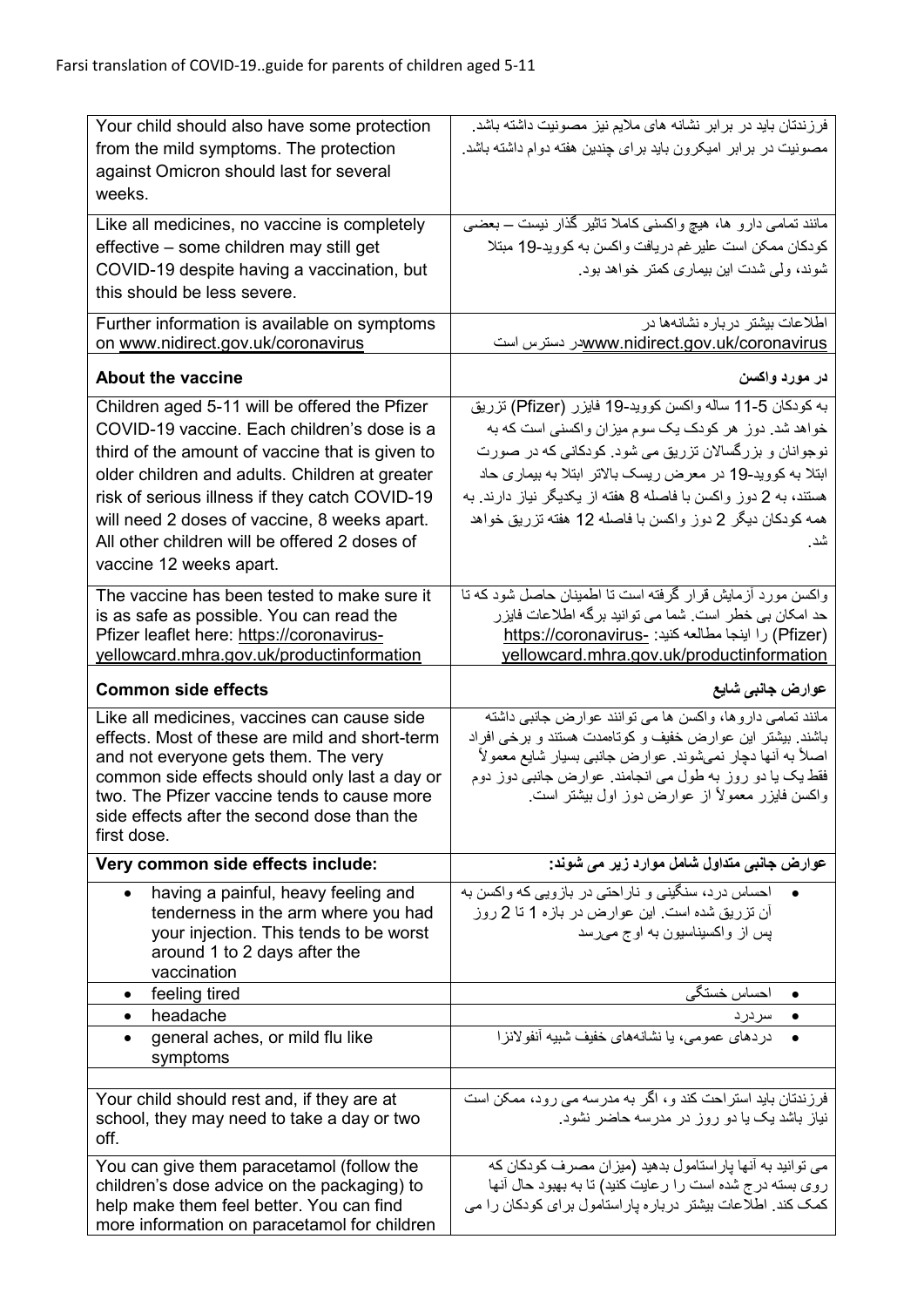| on www.nhs.uk/medicines/ paracetamol-for-<br>children.                                                                                                                                                                 | توانيد در آدرس زير بيابيد: /www.nhs.uk/medicines<br>.paracetamol-for-children                                                                                                                                                                            |
|------------------------------------------------------------------------------------------------------------------------------------------------------------------------------------------------------------------------|----------------------------------------------------------------------------------------------------------------------------------------------------------------------------------------------------------------------------------------------------------|
| Although feeling feverish is not uncommon for<br>2 to 3 days, a high temperature is unusual<br>and may indicate they have COVID-19 or<br>another infection.                                                            | با اینکه احساس تب برای 2 تا 3 روز غیر معمول نیست، اما تب<br>بالا غیر عادی است و ممکن است نشانه ابتلای أنها به کووید-19 یا<br>عفونت ديگر ي باشد.                                                                                                          |
| Symptoms following vaccination normally last<br>less than a week. If your child's symptoms<br>seem to get worse or if you are concerned,<br>you can call your GP or Out of Hours service.                              | نشانههای بس از واکسیناسیون معمولاً در کمتر از یک هفته<br>برطرف میشوند. اگر نشانههای فرزندتان شدت یافت یا شما<br>احساس نگرانی می کردید، میتوانید با بزشک عمومی خود و یا با<br>خدمات خارج از ساعات اداری تماس بگیرید.                                      |
| Less common side effects                                                                                                                                                                                               | عوارض جانبی با میزان شیوع کمتر                                                                                                                                                                                                                           |
| Cases of inflammation of the heart (called<br>myocarditis or pericarditis) have been<br>reported very rarely after COVID-19 vaccines.<br>Most cases recovered and felt better<br>following rest and simple treatments. | مواردي از التهاب قلب (موسوم به ميوكارديت يا پريكارديت) پس<br>از تزریق واکسن کووید-19 گزارش شده است که بسیار نادر است.<br>بیشتر این موارد پس از استراحت و درمانهای ساده بهبود یافته و<br>حال بهتر <i>ی</i> داشتند.                                        |
| In the US, all side effects have been reported<br>much less commonly after the children's dose<br>of vaccine. So far, only 1-2 cases of<br>myocarditis have been reported for every<br>million doses of vaccine given. | در ایالات متحده، تمام عوارض جانبی پس از دوز واکسن کودکان<br>بسیار کمتر گزارش شده اند. تاکنون، تنها 1-2 مورد میوکاردیت به<br>ازای هر میلیون دوز واکسن تزریقی گزارش شده است.                                                                               |
| You should seek medical advice urgently<br>from your GP or Emergency Department if<br>your child experiences:                                                                                                          | در صورتیکه علائم زیر را در فرزندتان مشاهده کردید، باید<br>بلافاصله از پزشک عمومی خود یا بخش اورژانس مشاوره بگیرید:                                                                                                                                       |
| chest pain<br>٠                                                                                                                                                                                                        | در د سينه<br>$\bullet$                                                                                                                                                                                                                                   |
| shortness of breath<br>$\bullet$                                                                                                                                                                                       | تنگىنفس<br>$\bullet$                                                                                                                                                                                                                                     |
| feelings of having a fast-beating,<br>$\bullet$<br>fluttering, or pounding heart                                                                                                                                       | احساس تيش سريع قلب، لرزش قلب يا قلب تينده                                                                                                                                                                                                                |
| Make sure you tell them about the<br>vaccination your child has received, or show<br>them your child's record card.                                                                                                    | حتما درباره واكسيناسيون فرزندتان به أنها اطلاع دهيد، يا كارت<br>واکسن فرزندتان را به آنها نشان دهید.                                                                                                                                                     |
| If you think they have had a serious side<br>effect from the vaccine you can report it using<br>the Coronavirus Yellow Card scheme. Please<br>see page 4 for details.                                                  | اگر فکر می کنید که به دلیل واکسن، فرزندتان عوارض جانبی<br>حادی نشان داده است، می توانید این را با استفاده از طرح کارت<br>زرد ویروس کرونا گزارش دهید. لطفا برای جزئیات به صفحه 4<br>مر اجعه نماييد.                                                       |
| How to book your appointment                                                                                                                                                                                           | قرار ملاقاتتان را چگونه رزرو کنید                                                                                                                                                                                                                        |
| You can make an appointment at a children's<br>vaccination clinic in your local Health and<br>Social Care Trust using the online booking<br>system at: https://covid-19.hscni.net/get-<br>vaccinated                   | شما می توانید با استفاده از سیستم رزرو آنلاین به آدرس<br><u>https://covid-19.hscni.net/get-vaccinated درمرکز</u><br>واکسیناسیون کودکان واقع در مرکز خدمات مراقبت اجتماعی و<br>بهداشتی Health and Social Care Trust منطقه خود قرار<br>ملاقاتی تنظیم کنید. |
| You may be able to attend without an<br>appointment - see www.nidirect.gov.uk/covid-<br>vaccine                                                                                                                        | ممکن است بتوانید بدون قرار قبلی به مرکز مراجعه کنید ــ به<br>آدرس زیر رجوع کنید: _www.nidirect.gov.uk/covid<br>vaccine                                                                                                                                   |
| What to do next                                                                                                                                                                                                        | پس از آن چه کاری باید انجام دهیم                                                                                                                                                                                                                         |
| When your child has had their first injection,<br>you should get a record card.                                                                                                                                        | وقتی اولین دوز برای فرزندتان تزریق می شود، شما باید کارت<br>واكسن را دريافت كنيد.                                                                                                                                                                        |